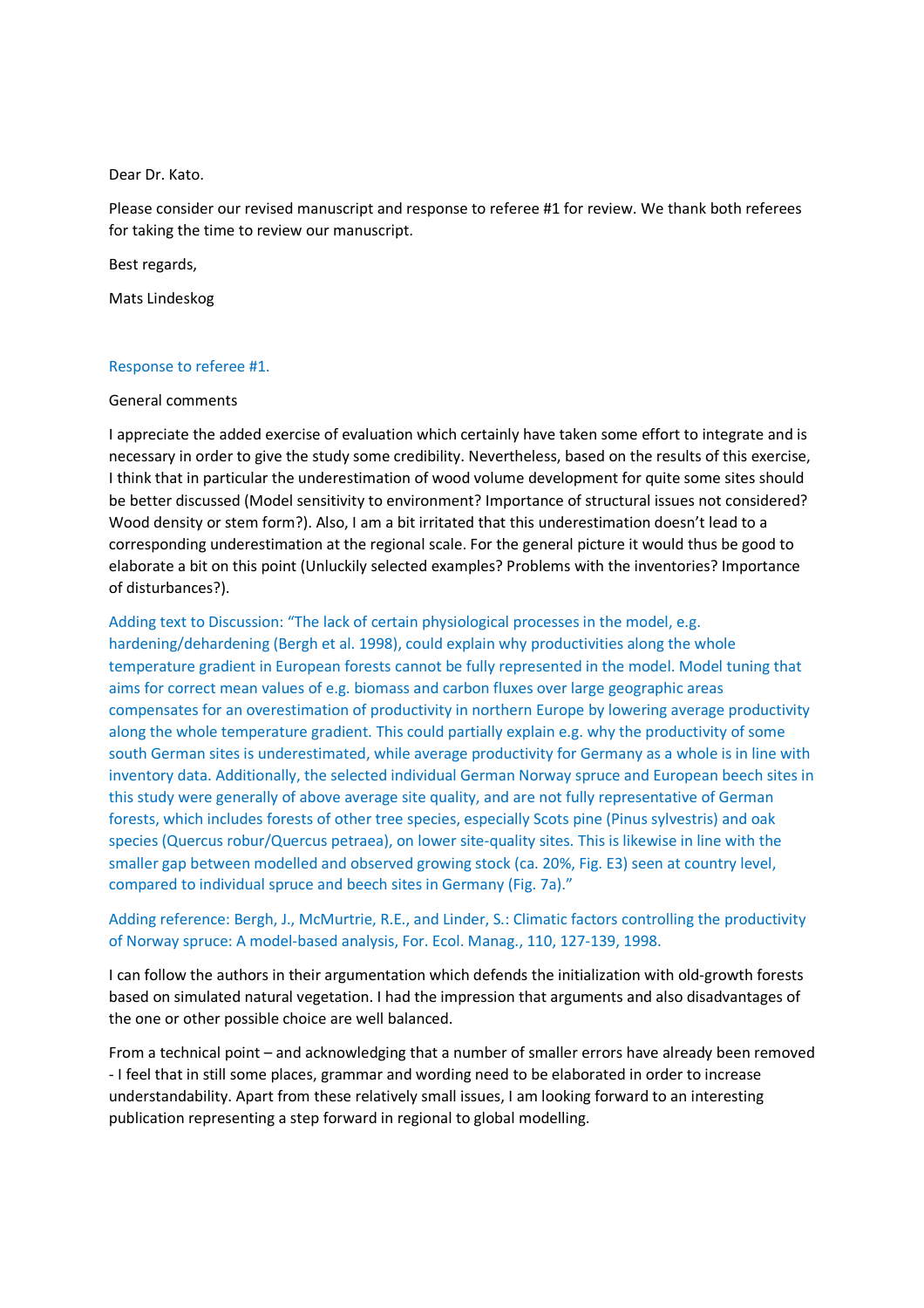Specific comments (some issues that caught my eye, not a complete list)

L123 (figure caption): What does 'Stands belonging to stand types with trees can only be reduced in size.' Stands can get smaller? Du you mean patch size? Please find a more indicative wording.

To avoid ambiguities, we changed the sentence to "During land-cover change events, stands belonging to forest stand types can only be reduced in size." This should be in line with the text at the right side of Figure 1 which states that both stand types and stands occupy a dynamic gridcell area fraction, the text on l. 126 "Transitions between different stand types may occur at any point in time" and the text on l. 127-129 "When a potentially forested stand type area expands, new stands are created, keeping the soil history from the previous stand type intact and allowing vegetation succession to proceed from bare ground (in most cases, but cf. 2.2.1)." and hopefully be concise and clear.

L127: ', to recreate land-use history or effect a future land use scenario'. I know what you mean but I think it is not clearly nor correctly written – and may be deleted without any harm.

Changed sentence to "… to take into account land-use history or future land use scenarios."

L157ff: awkward sentence, rephrase and possibly shorten.

The sentence was rephrased and shortened: "To achieve an age structure among patches within a stand, the semi-randomised age structure of PNV (see Section 2.1) may be conserved after the conversion to managed forest if the cloning functionality is used (Fig. B1)."

L161: could you clarify '… may be clear-cut successively at regular intervals'? at one plot 'clearcut' and 'successively' would exclude each other. Do you mean plot by plot or do you mean thinning?

Changed sentence to: "may be clear-cut successively, one by one, at regular intervals", hopefully making it clearer.

L331ff: The sentences are too long and partly confused. In addition, wording and punctuation seems to not precise in places (e.g. setup was done according to specific observations for each place but probably not differently otherwise; wouldn't 'some regeneration' occur independent of the homogeneity of thinning – and isn't that contradicting the later sentence that thinning from below was carried out?). So please check and reword the whole paragraph.

Changed section; splitting sentences and improving wording in some places:

"Four data sets of European beech and Norway spruce monoculture stand time series (1-21 points in time) of standing volume and harvested volume were used in simulations to initialise species and age structure, assuming a landscape distribution of even-aged stands. The stands were located in central and southern Germany (GER-Bav, GER-C, GER-CS) and northern Slovenia (SLO, beech only) (Appendix D, Table D1). Model setup and input climate data were as described in 2.4. Three different harvest strategies were used: no harvest, detailed harvest from observations and automated thinning and clearcutting (2.3.2). The setup of the detailed harvest for stands from the different data sets differed slightly, depending on the number of harvest data points. For the stands from the GER Bav, GER-C and SLO data sources (3-21 data points per stand), the harvest data (fraction of biomass) were used in the simulations at the reported timings. During the time period prior to the first harvest data point, mean harvest intensities from the harvest data were used, in the case of GER-Bav and GER-C converted to fit a 5-year